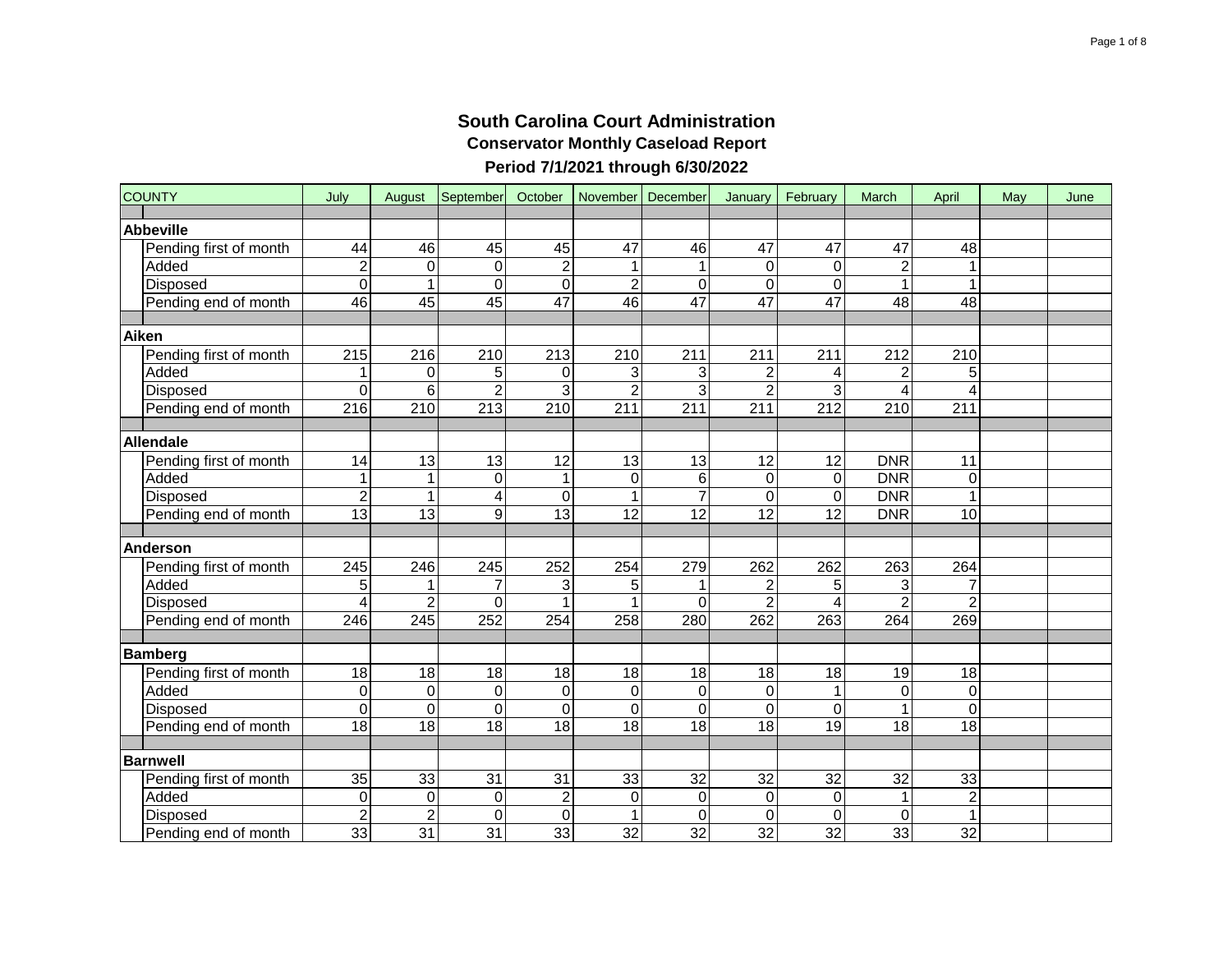| <b>COUNTY</b>          | July             | August          | September       | October         | November   December |                 | January         | February         | March            | April           | May | June |
|------------------------|------------------|-----------------|-----------------|-----------------|---------------------|-----------------|-----------------|------------------|------------------|-----------------|-----|------|
| <b>Beaufort</b>        |                  |                 |                 |                 |                     |                 |                 |                  |                  |                 |     |      |
| Pending first of month | 90               | 89              | 85              | 84              | 86                  | 83              | 83              | 83               | 85               | 85              |     |      |
| Added                  | $\mathbf 0$      | $\mathbf 0$     | 1               | 3               | 1                   |                 | 0               | $\overline{c}$   | 3                | 5               |     |      |
| Disposed               | $\overline{1}$   | $\overline{4}$  | $\overline{2}$  | 1               | 4                   |                 | 0               | $\Omega$         | 3                | 3               |     |      |
| Pending end of month   | 89               | 85              | 84              | 86              | 83                  | 83              | 83              | 85               | 85               | $\overline{87}$ |     |      |
|                        |                  |                 |                 |                 |                     |                 |                 |                  |                  |                 |     |      |
| <b>Berkeley</b>        |                  |                 |                 |                 |                     |                 |                 |                  |                  |                 |     |      |
| Pending first of month | 384              | 391             | 395             | 392             | 396                 | 395             | 397             | 396              | 392              | 390             |     |      |
| Added                  | 6                | $\overline{7}$  | 1               | 5               |                     |                 | 4               | $\overline{c}$   | 3                |                 |     |      |
| Disposed               | $\overline{0}$   | 3               | $\overline{2}$  | 3               | 3                   | $\overline{2}$  | 1               | $\overline{7}$   | $\overline{5}$   |                 |     |      |
| Pending end of month   | 390              | 395             | 394             | 394             | 394                 | 397             | 400             | 391              | 390              | 396             |     |      |
|                        |                  |                 |                 |                 |                     |                 |                 |                  |                  |                 |     |      |
| <b>Calhoun</b>         |                  |                 |                 |                 |                     |                 |                 |                  |                  |                 |     |      |
| Pending first of month | $\overline{22}$  | $\overline{22}$ | <b>DNR</b>      | $\overline{21}$ | $\overline{21}$     | $\overline{18}$ | $\overline{18}$ | $\overline{18}$  | $\overline{20}$  | <b>DNR</b>      |     |      |
| Added                  | 0                | $\mathbf 0$     | <b>DNR</b>      | $\mathbf 0$     | 1                   | $\mathbf 0$     | 0               | $\overline{c}$   | 1                | <b>DNR</b>      |     |      |
| Disposed               | $\overline{0}$   | $\overline{0}$  | <b>DNR</b>      | $\mathbf 0$     | 1                   | 0               | 0               | $\overline{2}$   | 1                | <b>DNR</b>      |     |      |
| Pending end of month   | $\overline{22}$  | $\overline{22}$ | <b>DNR</b>      | 21              | $\overline{18}$     | 18              | 18              | $\overline{20}$  | 20               | <b>DNR</b>      |     |      |
| Charleston             |                  |                 |                 |                 |                     |                 |                 |                  |                  |                 |     |      |
| Pending first of month | 746              | 741             | 731             | 730             | 733                 | 732             | 734             | 727              | $\overline{717}$ | 726             |     |      |
| Added                  | 14               | 17              | 13              | 17              | 12                  | 13              | 13              | 6                | 19               | 14              |     |      |
| Disposed               | $\overline{15}$  | $\overline{20}$ | $\overline{14}$ | $\overline{7}$  | $\overline{12}$     | $\overline{13}$ | $\overline{19}$ | $\overline{18}$  | $\overline{11}$  | 3               |     |      |
| Pending end of month   | $\overline{745}$ | 738             | 730             | 740             | 733                 | 732             | 728             | $\overline{715}$ | 725              | 737             |     |      |
|                        |                  |                 |                 |                 |                     |                 |                 |                  |                  |                 |     |      |
| <b>Cherokee</b>        |                  |                 |                 |                 |                     |                 |                 |                  |                  |                 |     |      |
| Pending first of month | 45               | 45              | 45              | 45              | 45                  | 45              | <b>DNR</b>      | 46               | 47               | 49              |     |      |
| Added                  | $\pmb{0}$        | 1               | 0               | $\mathbf 0$     | 0                   | 0               | <b>DNR</b>      | $\mathbf{1}$     | $\overline{2}$   | $\overline{0}$  |     |      |
| Disposed               | $\mathbf 0$      | $\mathbf 0$     | $\mathbf 0$     | $\mathbf 0$     | 0                   | $\mathbf 0$     | <b>DNR</b>      | 0                | $\mathbf 0$      | $\mathbf 0$     |     |      |
| Pending end of month   | 45               | 46              | 45              | 45              | 45                  | 45              | <b>DNR</b>      | $\overline{47}$  | 49               | 49              |     |      |
|                        |                  |                 |                 |                 |                     |                 |                 |                  |                  |                 |     |      |
| <b>Chester</b>         |                  |                 |                 |                 |                     |                 |                 |                  |                  |                 |     |      |
| Pending first of month | 39               | 40              | 41              | 40              | 40                  | 43              | 45              | 47               | 48               | 50              |     |      |
| Added                  | $\overline{1}$   | $\overline{2}$  | $\mathbf{1}$    | $\overline{1}$  | $\overline{3}$      | 4               | $\overline{1}$  | $\overline{2}$   | $\overline{3}$   | $\overline{0}$  |     |      |
| Disposed               | $\mathbf 1$      | $\overline{c}$  | 1               | 1               | 3                   | 4               | 1               | $\overline{c}$   | 3                | $\mathsf 0$     |     |      |
| Pending end of month   | 40               | 40              | 40              | 40              | 43                  | 45              | 46              | 48               | 50               | 48              |     |      |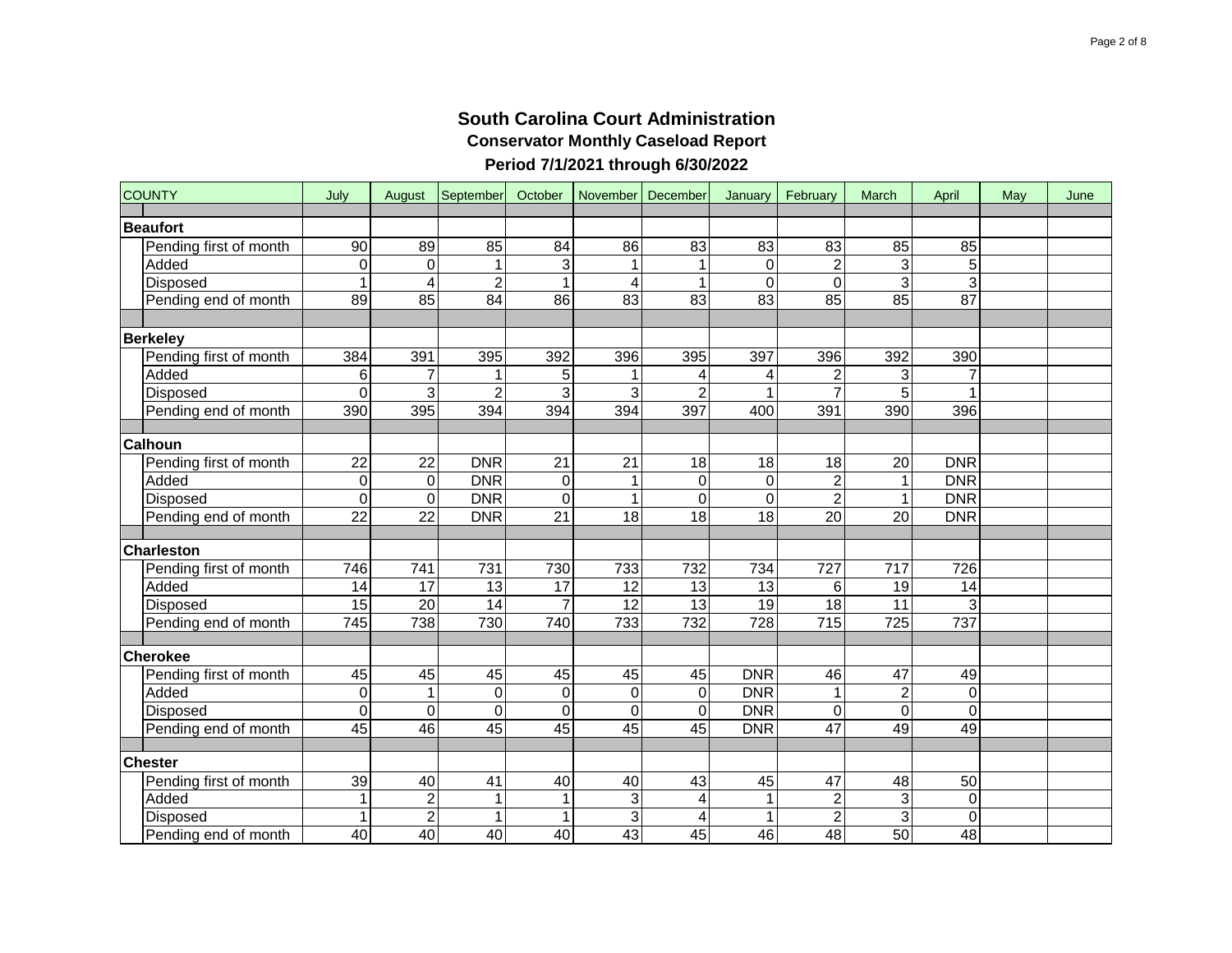# **South Carolina Court Administration Conservator Monthly Caseload Report**

# **Period 7/1/2021 through 6/30/2022**

| <b>COUNTY</b>                   | July                      | August          | September      | October         | November   | December        | January         | February                | March            | April             | May | June |
|---------------------------------|---------------------------|-----------------|----------------|-----------------|------------|-----------------|-----------------|-------------------------|------------------|-------------------|-----|------|
| Chesterfield                    |                           |                 |                |                 |            |                 |                 |                         |                  |                   |     |      |
|                                 | 48                        |                 |                | 51              |            | 47              | 50              |                         | 48               |                   |     |      |
| Pending first of month<br>Added | $\mathbf 0$               | 48<br>1         | 48<br>3        |                 | 48         | 3               | 0               | 49<br>0                 | $\mathbf 0$      | 48<br>$\mathbf 0$ |     |      |
| Disposed                        | 1                         | 1               | $\Omega$       | 0<br>3          |            | $\Omega$        | 1               | 1                       | $\overline{0}$   | $\mathbf 0$       |     |      |
| Pending end of month            | $\overline{47}$           | $\overline{48}$ | 51             | $\overline{48}$ | 48         | 50              | 49              | $\overline{48}$         | $\overline{48}$  | $\overline{48}$   |     |      |
|                                 |                           |                 |                |                 |            |                 |                 |                         |                  |                   |     |      |
| <b>Clarendon</b>                |                           |                 |                |                 |            |                 |                 |                         |                  |                   |     |      |
| Pending first of month          | <b>DNR</b>                | <b>DNR</b>      | <b>DNR</b>     | <b>DNR</b>      | <b>DNR</b> | <b>DNR</b>      | <b>DNR</b>      | <b>DNR</b>              | <b>DNR</b>       | <b>DNR</b>        |     |      |
| Added                           | <b>DNR</b>                | <b>DNR</b>      | <b>DNR</b>     | <b>DNR</b>      | <b>DNR</b> | <b>DNR</b>      | <b>DNR</b>      | <b>DNR</b>              | <b>DNR</b>       | <b>DNR</b>        |     |      |
| Disposed                        | <b>DNR</b>                | <b>DNR</b>      | <b>DNR</b>     | DNR             | <b>DNR</b> | <b>DNR</b>      | <b>DNR</b>      | <b>DNR</b>              | DNR              | <b>DNR</b>        |     |      |
| Pending end of month            | <b>DNR</b>                | <b>DNR</b>      | <b>DNR</b>     | DNR             | <b>DNR</b> | <b>DNR</b>      | <b>DNR</b>      | <b>DNR</b>              | <b>DNR</b>       | DNR               |     |      |
|                                 |                           |                 |                |                 |            |                 |                 |                         |                  |                   |     |      |
| <b>Colleton</b>                 |                           |                 |                |                 |            |                 |                 |                         |                  |                   |     |      |
| Pending first of month          | 67                        | 67              | 65             | 61              | 62         | 60              | 61              | 61                      | 59               | 58                |     |      |
| Added                           | $\mathbf 1$               | $\mathbf 0$     | $\mathbf{1}$   | $\mathbf{1}$    |            | 3               | $\mathbf 0$     | $\overline{\mathbf{c}}$ | 4                | $\overline{3}$    |     |      |
| Disposed                        | 1                         | $\overline{c}$  | 5              | $\mathbf 0$     | 3          | $\overline{c}$  | $\pmb{0}$       | $\overline{5}$          | $\overline{2}$   | 3                 |     |      |
| Pending end of month            | 67                        | 65              | 61             | 62              | 60         | 61              | 61              | 58                      | 61               | 58                |     |      |
|                                 |                           |                 |                |                 |            |                 |                 |                         |                  |                   |     |      |
| <b>Darlington</b>               |                           |                 |                |                 |            |                 |                 |                         |                  |                   |     |      |
| Pending first of month          | 154                       | 154             | 151            | 138             | 140        | 139             | 137             | 134                     | 133              | 131               |     |      |
| Added                           | 1                         | $\overline{c}$  |                | $\overline{2}$  | 0          |                 | 0               | 1                       | $\overline{2}$   | $\boldsymbol{0}$  |     |      |
| <b>Disposed</b>                 | 1                         | 3               | 15             | $\mathbf 0$     |            |                 | 3               | 3                       | $\overline{2}$   | 6                 |     |      |
| Pending end of month            | 154                       | 153             | 137            | 140             | 139        | 139             | 134             | 132                     | $\overline{133}$ | 125               |     |      |
|                                 |                           |                 |                |                 |            |                 |                 |                         |                  |                   |     |      |
| <b>Dillon</b>                   |                           |                 |                |                 |            |                 |                 |                         |                  |                   |     |      |
| Pending first of month          | $\overline{58}$           | 58              | 60             | 58              | 57         | $\overline{56}$ | 60              | 58                      | 59               | 59                |     |      |
| Added                           | $\ensuremath{\mathsf{3}}$ | $\overline{2}$  | $\mathbf 0$    | $\mathbf 0$     | 0          | 3               | 0               | $\mathbf{1}$            | $\mathbf 0$      | $\mathsf 3$       |     |      |
| Disposed                        | $\overline{3}$            | 1               | $\overline{2}$ | 1               |            | $\Omega$        | $\overline{c}$  | $\mathbf 0$             | 0                | $\mathbf 0$       |     |      |
| Pending end of month            | 58                        | $\overline{59}$ | 58             | $\overline{57}$ | 56         | $\overline{59}$ | $\overline{58}$ | $\overline{59}$         | $\overline{59}$  | 62                |     |      |
| <b>Dorchester</b>               |                           |                 |                |                 |            |                 |                 |                         |                  |                   |     |      |
| Pending first of month          | 148                       | 147             | 152            | 147             | 146        | 146             | 149             | 150                     | <b>DNR</b>       | <b>DNR</b>        |     |      |
| Added                           | $\overline{c}$            | 6               | $\overline{c}$ | 4               | 4          | 4               | 6               | 5                       | <b>DNR</b>       | <b>DNR</b>        |     |      |
| <b>Disposed</b>                 | 0                         | 1               | $\overline{7}$ | 5               | 4          | 1               | 5               | $\overline{5}$          | <b>DNR</b>       | <b>DNR</b>        |     |      |
| Pending end of month            | 147                       | 152             | 147            | 146             | 146        | 149             | 150             | 150                     | <b>DNR</b>       | <b>DNR</b>        |     |      |
|                                 |                           |                 |                |                 |            |                 |                 |                         |                  |                   |     |      |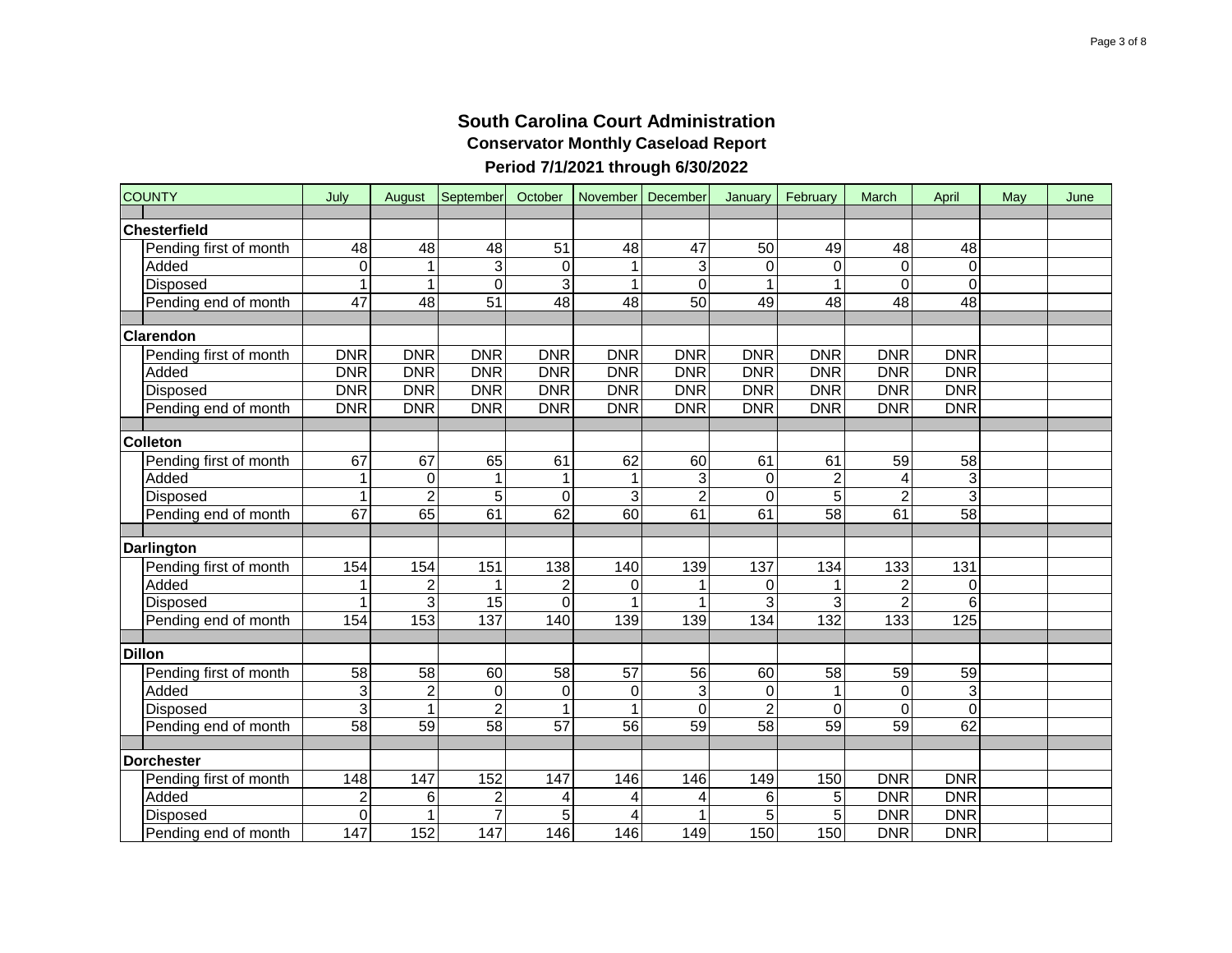| <b>COUNTY</b>          | July                  | August               | September        | October          | November   December |                       | January         | February        | March            | April           | May | June |
|------------------------|-----------------------|----------------------|------------------|------------------|---------------------|-----------------------|-----------------|-----------------|------------------|-----------------|-----|------|
| Edgefield              |                       |                      |                  |                  |                     |                       |                 |                 |                  |                 |     |      |
| Pending first of month | 41                    | 41                   | 41               | 41               | 40                  | 38                    | 36              | 36              | 35               | 34              |     |      |
| Added                  | 0                     | $\mathbf 0$          | $\boldsymbol{0}$ | 0                | 0                   | 0                     | 0               | 0               | $\boldsymbol{0}$ | 0               |     |      |
| Disposed               | $\mathbf 0$           | $\mathbf 0$          | 0                | $\mathbf 0$      | 0                   | $\overline{2}$        | 1               | 1               | 1                | $\mathbf{1}$    |     |      |
| Pending end of month   | 41                    | 41                   | $\overline{41}$  | 41               | $\overline{38}$     | 36                    | $\overline{35}$ | $\overline{35}$ | 34               | $\overline{33}$ |     |      |
|                        |                       |                      |                  |                  |                     |                       |                 |                 |                  |                 |     |      |
| Fairfield              |                       |                      |                  |                  |                     |                       |                 |                 |                  |                 |     |      |
| Pending first of month | 44                    | 43                   | 43               | 42               | 42                  | 42                    | 41              | 41              | 39               | 36              |     |      |
| Added                  | $\mathbf 0$           | $\mathbf{1}$         | 0                | $\mathbf 0$      | 0                   |                       | 1               | 0               | 0                | 0               |     |      |
| <b>Disposed</b>        | $\overline{1}$        | $\mathbf 1$          | $\overline{1}$   | $\mathbf 0$      | 0                   | $\overline{2}$        | 1               | 1               | 3                | $\overline{0}$  |     |      |
| Pending end of month   | 43                    | 43                   | 42               | 42               | 42                  | 41                    | 41              | 40              | 36               | $\overline{36}$ |     |      |
|                        |                       |                      |                  |                  |                     |                       |                 |                 |                  |                 |     |      |
| Florence               |                       |                      |                  |                  |                     |                       |                 |                 |                  |                 |     |      |
| Pending first of month | 219                   | 221                  | 218              | 139              | 215                 | 212                   | 215             | 218             | 221              | 226             |     |      |
| Added                  | 3                     | $\overline{c}$       | 6                | 1                | 2                   | 5                     | 4               | 4               | 7                | 1               |     |      |
| Disposed               | $\mathbf 0$           | 5                    | 5                | $\mathbf 0$      | 4                   | 2                     | 1               | 1               | $\overline{c}$   | 1               |     |      |
| Pending end of month   | 222                   | $\overline{218}$     | 219              | 140              | 213                 | $\overline{215}$      | 218             | 221             | 226              | 226             |     |      |
|                        |                       |                      |                  |                  |                     |                       |                 |                 |                  |                 |     |      |
| Georgetown             |                       |                      |                  |                  |                     |                       |                 |                 |                  |                 |     |      |
| Pending first of month | 111                   | 105                  | 108              | 113              | 113                 | 117                   | 123             | 123             | 124              | 127             |     |      |
| Added                  | $\mathbf 0$           | 3                    | 5                | $\overline{2}$   | 6                   | 8                     | 1               | 3               | 3                | $\overline{2}$  |     |      |
| Disposed               | $\overline{3}$        | $\overline{0}$       | 0                | $\overline{2}$   | $\overline{2}$      | $\overline{2}$        | 1               | $\overline{2}$  | $\overline{1}$   | $\overline{2}$  |     |      |
| Pending end of month   | 108                   | 108                  | $\overline{113}$ | 113              | 117                 | 123                   | 123             | 124             | 126              | 127             |     |      |
|                        |                       |                      |                  |                  |                     |                       |                 |                 |                  |                 |     |      |
| Greenville             |                       |                      |                  |                  |                     |                       |                 |                 |                  |                 |     |      |
| Pending first of month | 418                   | 416                  | 405              | 402              | 405                 | 406<br>7              | 411             | 415             | 418              | 421             |     |      |
| Added                  | 16<br>$\overline{17}$ | 5<br>$\overline{12}$ | 8                | 4                | 10                  |                       | 12              | 11              | 14<br>11         | 10<br>8         |     |      |
| <b>Disposed</b>        | $\overline{417}$      | 409                  | 8<br>405         | 5<br>401         | 9<br>406            | $\overline{2}$<br>411 | 8<br>415        | 8<br>418        | 421              | 423             |     |      |
| Pending end of month   |                       |                      |                  |                  |                     |                       |                 |                 |                  |                 |     |      |
| Greenwood              |                       |                      |                  |                  |                     |                       |                 |                 |                  |                 |     |      |
| Pending first of month | 146                   | 148                  | 150              | 146              | 146                 | 149                   | 147             | 150             | 149              | 152             |     |      |
| Added                  | 6                     | $\overline{c}$       | 1                | $\overline{c}$   | 4                   | 6                     | 4               | $\overline{c}$  | 3                | 8               |     |      |
| Disposed               | 4                     | $\mathbf 0$          | 4                | $\mathbf 0$      | 0                   | 8                     | 1               | 3               | 0                | 3               |     |      |
| Pending end of month   | $\overline{148}$      | 150                  | 147              | $\overline{148}$ | 150                 | 147                   | 150             | 149             | 152              | 157             |     |      |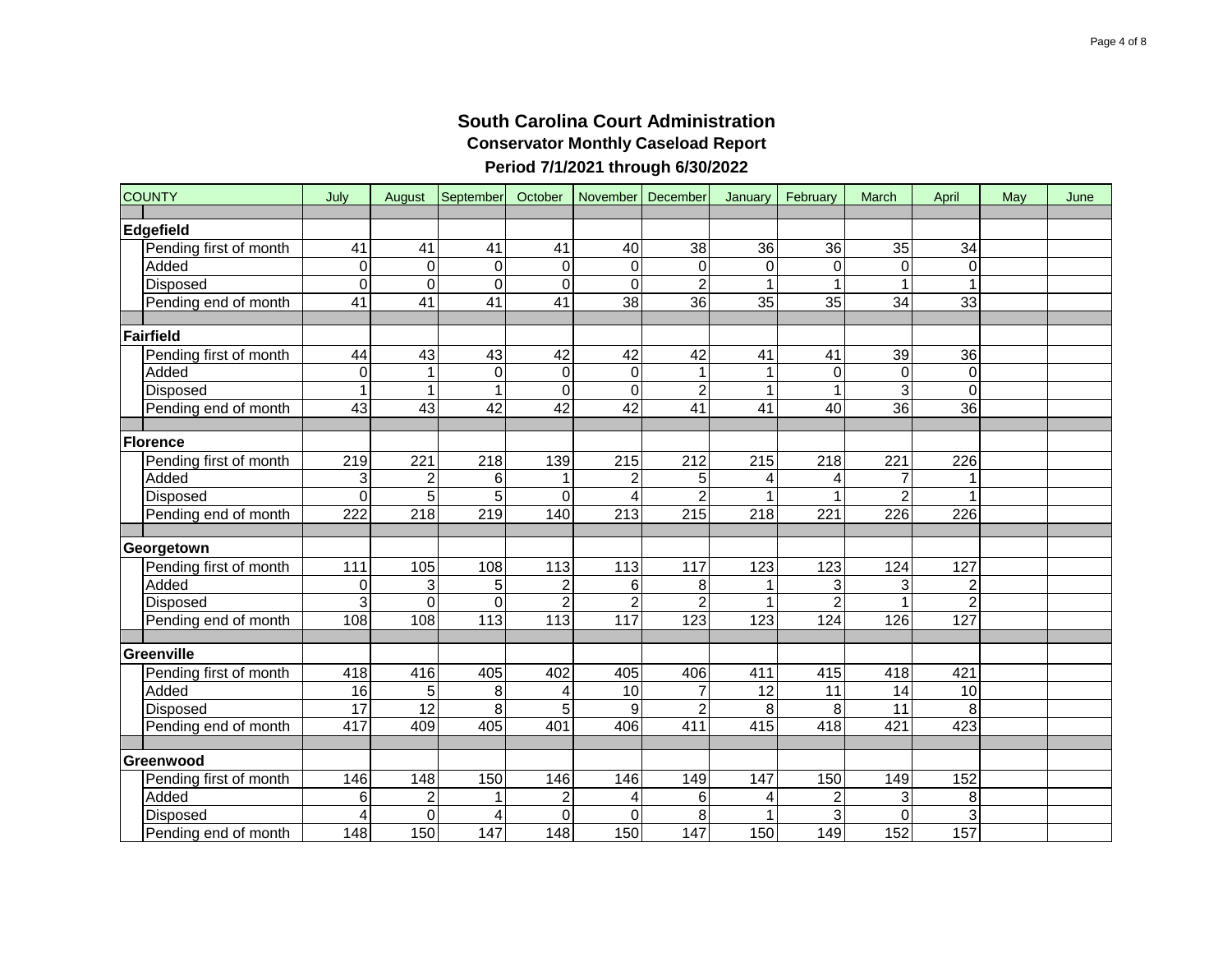| <b>COUNTY</b>   |                        | July           | August          | September       | October         | November   December     |                | January           | February         | March             | April           | May | June |
|-----------------|------------------------|----------------|-----------------|-----------------|-----------------|-------------------------|----------------|-------------------|------------------|-------------------|-----------------|-----|------|
| <b>Hampton</b>  |                        |                |                 |                 |                 |                         |                |                   |                  |                   |                 |     |      |
|                 | Pending first of month | 81             | 81              | 83              | 82              | 82                      | 83             | <b>DNR</b>        | 83               | 83                | <b>DNR</b>      |     |      |
| Added           |                        | $\overline{2}$ | $\overline{c}$  | 4               | 4               | $\overline{\mathbf{c}}$ | $\mathbf 1$    | <b>DNR</b>        | 3                | $\boldsymbol{0}$  | <b>DNR</b>      |     |      |
| Disposed        |                        | $\overline{2}$ | $\overline{0}$  | 4               | 4               | $\overline{2}$          | 1              | <b>DNR</b>        | $\overline{3}$   | $\mathbf 0$       | <b>DNR</b>      |     |      |
|                 | Pending end of month   | 81             | $\overline{83}$ | $\overline{83}$ | $\overline{82}$ | $\overline{82}$         | 83             | <b>DNR</b>        | 83               | $\overline{83}$   | <b>DNR</b>      |     |      |
|                 |                        |                |                 |                 |                 |                         |                |                   |                  |                   |                 |     |      |
| <b>Horry</b>    |                        |                |                 |                 |                 |                         |                |                   |                  |                   |                 |     |      |
|                 | Pending first of month | 515            | 514             | 519             | 525             | 531                     | 536            | 539               | 546              | 547               | 555             |     |      |
| Added           |                        | 5              | 9               | 10              | 10              | 6                       | 3              | 9                 | $\,6\,$          | $\overline{16}$   | 6               |     |      |
| <b>Disposed</b> |                        | $\overline{6}$ | 4               | 4               | 4               | $\overline{1}$          | $\overline{0}$ | $\overline{2}$    | $\overline{5}$   | 8                 | 6               |     |      |
|                 | Pending end of month   | 514            | 519             | 525             | 531             | 536                     | 539            | 546               | 547              | 555               | 555             |     |      |
|                 |                        |                |                 |                 |                 |                         |                |                   |                  |                   |                 |     |      |
| <b>Jasper</b>   |                        |                |                 |                 |                 |                         |                |                   |                  |                   |                 |     |      |
|                 | Pending first of month | <b>DNR</b>     | <b>DNR</b>      | <b>DNR</b>      | <b>DNR</b>      | <b>DNR</b>              | <b>DNR</b>     | <b>DNR</b>        | 42               | <b>DNR</b>        | <b>DNR</b>      |     |      |
| Added           |                        | <b>DNR</b>     | <b>DNR</b>      | <b>DNR</b>      | <b>DNR</b>      | <b>DNR</b>              | <b>DNR</b>     | <b>DNR</b>        | $\pmb{0}$        | <b>DNR</b>        | DNR             |     |      |
| Disposed        |                        | <b>DNR</b>     | <b>DNR</b>      | <b>DNR</b>      | <b>DNR</b>      | <b>DNR</b>              | <b>DNR</b>     | <b>DNR</b>        | 0                | <b>DNR</b>        | <b>DNR</b>      |     |      |
|                 | Pending end of month   | <b>DNR</b>     | <b>DNR</b>      | <b>DNR</b>      | <b>DNR</b>      | <b>DNR</b>              | <b>DNR</b>     | <b>DNR</b>        | 42               | <b>DNR</b>        | <b>DNR</b>      |     |      |
|                 |                        |                |                 |                 |                 |                         |                |                   |                  |                   |                 |     |      |
| Kershaw         |                        |                |                 |                 |                 |                         |                |                   |                  |                   |                 |     |      |
|                 | Pending first of month | 135            | 138             | 139             | 143             | 145                     | 147            | 143               | 151              | 152               | 152             |     |      |
| Added           |                        | 4              | 1               | 5               | 2               | $\overline{c}$          | $\Omega$       | 8                 | 1                | 0                 | 3               |     |      |
| Disposed        |                        | 1              | $\overline{0}$  |                 | 0               | $\mathbf 0$             | 4              | 0                 | 0                | 0                 | 3               |     |      |
|                 | Pending end of month   | 138            | 139             | 143             | 145             | 147                     | 143            | $\frac{151}{151}$ | 152              | 152               | 152             |     |      |
|                 |                        |                |                 |                 |                 |                         |                |                   |                  |                   |                 |     |      |
| Lancaster       |                        |                |                 |                 |                 |                         |                |                   |                  |                   |                 |     |      |
|                 | Pending first of month | 124            | 126             | 129             | 128             | 128                     | 130            | $\overline{131}$  | 127              | $\frac{11}{2}$    | <b>DNR</b>      |     |      |
| Added           |                        | $\mathbf 2$    | 3               | 0               | 0               | 5                       | 1              | 0                 | $\overline{c}$   | 3                 | <b>DNR</b>      |     |      |
| Disposed        |                        | $\overline{0}$ | $\mathbf 0$     |                 | 0               | $\overline{3}$          | $\overline{0}$ | 4                 | 0                | $\mathbf 0$       | <b>DNR</b>      |     |      |
|                 | Pending end of month   | 126            | 129             | 128             | 128             | 130                     | 131            | 127               | 129              | $\frac{115}{115}$ | <b>DNR</b>      |     |      |
| Laurens         |                        |                |                 |                 |                 |                         |                |                   |                  |                   |                 |     |      |
|                 | Pending first of month | 85             | 85              | 87              | 87              | 87                      | 87             | 87                | 87               | 86                | 84              |     |      |
| Added           |                        | $\overline{O}$ | 1               | $\pmb{0}$       | 0               | $\mathbf 0$             | $\mathbf 0$    | $\,0\,$           | $\boldsymbol{0}$ | $\boldsymbol{0}$  | 0               |     |      |
| Disposed        |                        | $\overline{0}$ | $\mathbf 0$     | $\mathbf{1}$    | $\Omega$        | $\mathbf 0$             | $\mathbf 0$    | $\mathbf 0$       | $\mathbf{1}$     | $\overline{2}$    | 0               |     |      |
|                 | Pending end of month   | 85             | $\overline{86}$ | 86              | 87              | 87                      | 87             | 87                | 86               | $\overline{84}$   | $\overline{84}$ |     |      |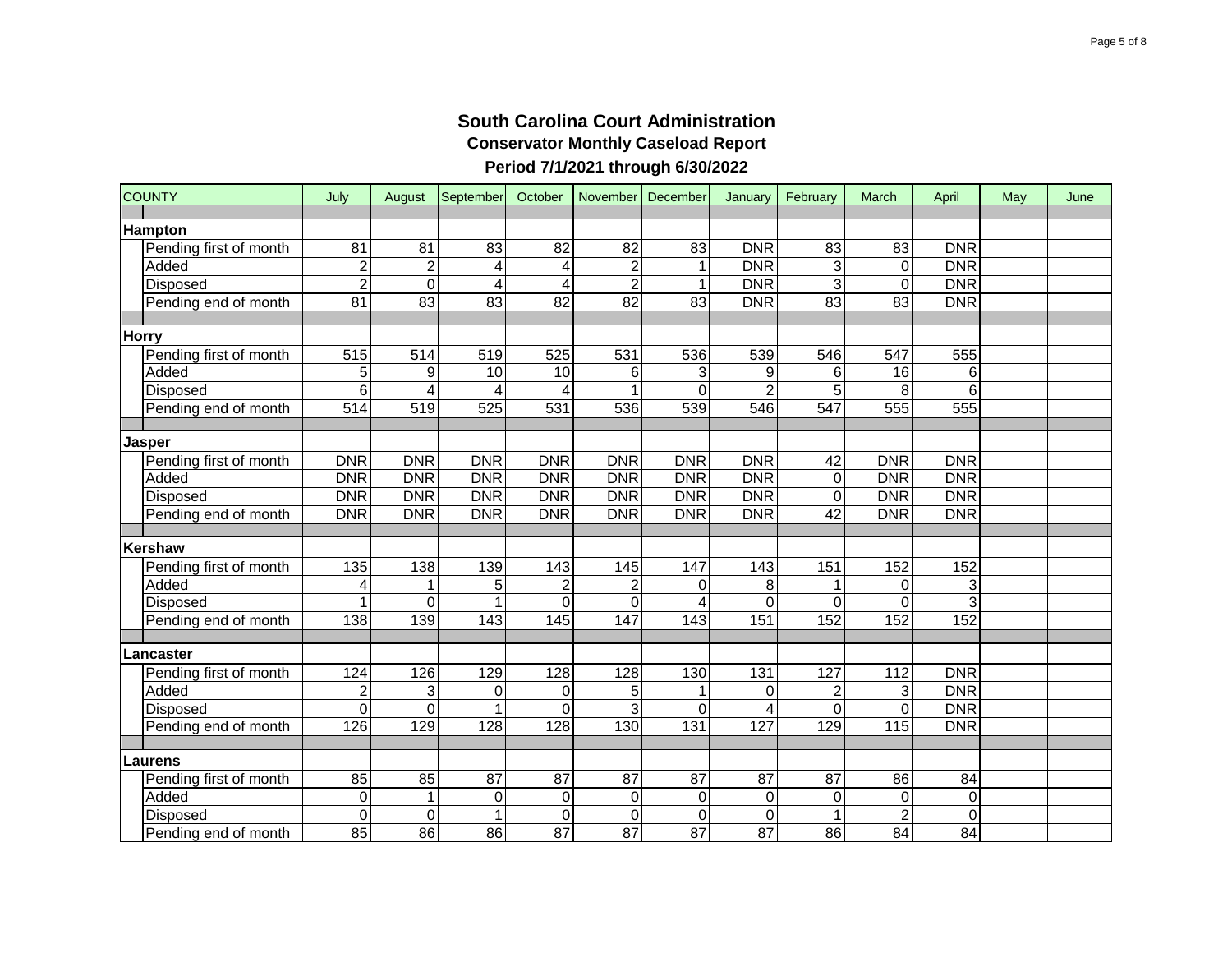| <b>COUNTY</b> |                        | July             | August           | September               | October         |                 | November   December | January         | February         | March            | April            | May | June |
|---------------|------------------------|------------------|------------------|-------------------------|-----------------|-----------------|---------------------|-----------------|------------------|------------------|------------------|-----|------|
| Lee           |                        |                  |                  |                         |                 |                 |                     |                 |                  |                  |                  |     |      |
|               | Pending first of month | 29               | 28               | 27                      | 27              | 27              | 27                  | 29              | 27               | 29               | 28               |     |      |
|               | Added                  | $\overline{2}$   | $\mathbf 0$      | $\mathbf 0$             | 0               | 0               | $\mathbf 2$         | 0               | $\overline{c}$   | $\boldsymbol{0}$ | 0                |     |      |
|               | Disposed               | $\overline{3}$   | $\overline{1}$   | $\overline{\mathsf{o}}$ | $\overline{0}$  | $\overline{0}$  |                     | $\overline{2}$  | $\overline{0}$   | $\overline{1}$   |                  |     |      |
|               | Pending end of month   | 28               | $\overline{27}$  | $\overline{27}$         | $\overline{27}$ | $\overline{27}$ | $\overline{28}$     | $\overline{27}$ | 29               | $\overline{28}$  | $\overline{27}$  |     |      |
| Lexington     |                        |                  |                  |                         |                 |                 |                     |                 |                  |                  |                  |     |      |
|               | Pending first of month | 319              | 322              | 323                     | 319             | 311             | 308                 | 311             | 317              | 322              | 318              |     |      |
|               | Added                  | 11               | $\overline{7}$   | 5                       | $\overline{7}$  | 6               | 13                  | 12              | 11               | 8                | $\overline{7}$   |     |      |
|               | Disposed               | $\overline{4}$   | $\overline{3}$   | $6\phantom{1}$          | $\overline{13}$ | $\overline{5}$  | 5                   | 3               | 6                | $\overline{11}$  | $\overline{7}$   |     |      |
|               | Pending end of month   | 326              | 326              | 322                     | 313             | 312             | 316                 | 320             | 322              | 319              | 318              |     |      |
| <b>Marion</b> |                        |                  |                  |                         |                 |                 |                     |                 |                  |                  |                  |     |      |
|               | Pending first of month | <b>DNR</b>       | <b>DNR</b>       | <b>DNR</b>              | <b>DNR</b>      | <b>DNR</b>      | <b>DNR</b>          | <b>DNR</b>      | <b>DNR</b>       | <b>DNR</b>       | <b>DNR</b>       |     |      |
|               | Added                  | <b>DNR</b>       | <b>DNR</b>       | <b>DNR</b>              | <b>DNR</b>      | <b>DNR</b>      | <b>DNR</b>          | <b>DNR</b>      | <b>DNR</b>       | <b>DNR</b>       | <b>DNR</b>       |     |      |
|               | Disposed               | <b>DNR</b>       | <b>DNR</b>       | <b>DNR</b>              | <b>DNR</b>      | <b>DNR</b>      | <b>DNR</b>          | <b>DNR</b>      | <b>DNR</b>       | <b>DNR</b>       | <b>DNR</b>       |     |      |
|               | Pending end of month   | <b>DNR</b>       | <b>DNR</b>       | <b>DNR</b>              | <b>DNR</b>      | <b>DNR</b>      | <b>DNR</b>          | <b>DNR</b>      | <b>DNR</b>       | <b>DNR</b>       | <b>DNR</b>       |     |      |
|               |                        |                  |                  |                         |                 |                 |                     |                 |                  |                  |                  |     |      |
| Marlboro      |                        |                  |                  |                         |                 |                 |                     |                 |                  |                  |                  |     |      |
|               | Pending first of month | 33               | 33               | 34                      | $\overline{34}$ | 34              | 34                  | 34              | 35               | <b>DNR</b>       | 34               |     |      |
|               | Added                  | $\mathbf 0$      | $\overline{2}$   | $\mathbf 0$             | $\mathbf 0$     | $\pmb{0}$       | 0                   | $\mathbf{1}$    | $\mathbf 0$      | <b>DNR</b>       | $\mathbf 0$      |     |      |
|               | Disposed               | $\mathbf 0$      | $\mathbf{1}$     | $\mathbf 0$             | $\mathbf 0$     | $\mathbf 0$     | $\Omega$            | $\mathbf 0$     | $\Omega$         | <b>DNR</b>       |                  |     |      |
|               | Pending end of month   | 33               | 34               | 34                      | 34              | 34              | 34                  | 35              | 35               | <b>DNR</b>       | 33               |     |      |
|               | McCormick              |                  |                  |                         |                 |                 |                     |                 |                  |                  |                  |     |      |
|               | Pending first of month | $\overline{17}$  | $\overline{17}$  | 16                      | 16              | 16              | 16                  | 16              | 16               | 16               | 16               |     |      |
|               | Added                  | $\pmb{0}$        | $\boldsymbol{0}$ | $\Omega$                | 0               | $\pmb{0}$       | 0                   | $\pmb{0}$       | $\boldsymbol{0}$ | $\pmb{0}$        | $\boldsymbol{0}$ |     |      |
|               | Disposed               | $\boldsymbol{0}$ | $\mathbf 0$      | $\mathbf 0$             | $\mathbf 0$     | $\mathbf{1}$    | 0                   | $\mathbf 0$     | $\mathbf 0$      | $\mathsf 0$      | $\mathbf 0$      |     |      |
|               | Pending end of month   | 17               | 17               | 16                      | $\overline{16}$ | $\overline{15}$ | $\overline{16}$     | 16              | 16               | $\overline{16}$  | $\overline{16}$  |     |      |
| Newberry      |                        |                  |                  |                         |                 |                 |                     |                 |                  |                  |                  |     |      |
|               | Pending first of month | 68               | 69               | 68                      | 67              | 71              | 69                  | 69              | 70               | 72               | <b>DNR</b>       |     |      |
|               | Added                  | $\mathbf{1}$     | $\mathbf 0$      | $\Omega$                | 4               | $\mathbf{1}$    | $\mathbf 0$         | $\mathbf 2$     | $\overline{c}$   | $\mathsf 0$      | <b>DNR</b>       |     |      |
|               | Disposed               | $\mathbf 0$      | $\mathbf{1}$     | $\mathbf{1}$            | $\pmb{0}$       | $\overline{2}$  | $\mathbf 0$         | $\mathbf{1}$    | $\boldsymbol{0}$ | $\mathbf{1}$     | <b>DNR</b>       |     |      |
|               | Pending end of month   | 69               | 68               | 67                      | $\overline{71}$ | $\overline{70}$ | 69                  | $\overline{70}$ | $\overline{72}$  | $\overline{71}$  | <b>DNR</b>       |     |      |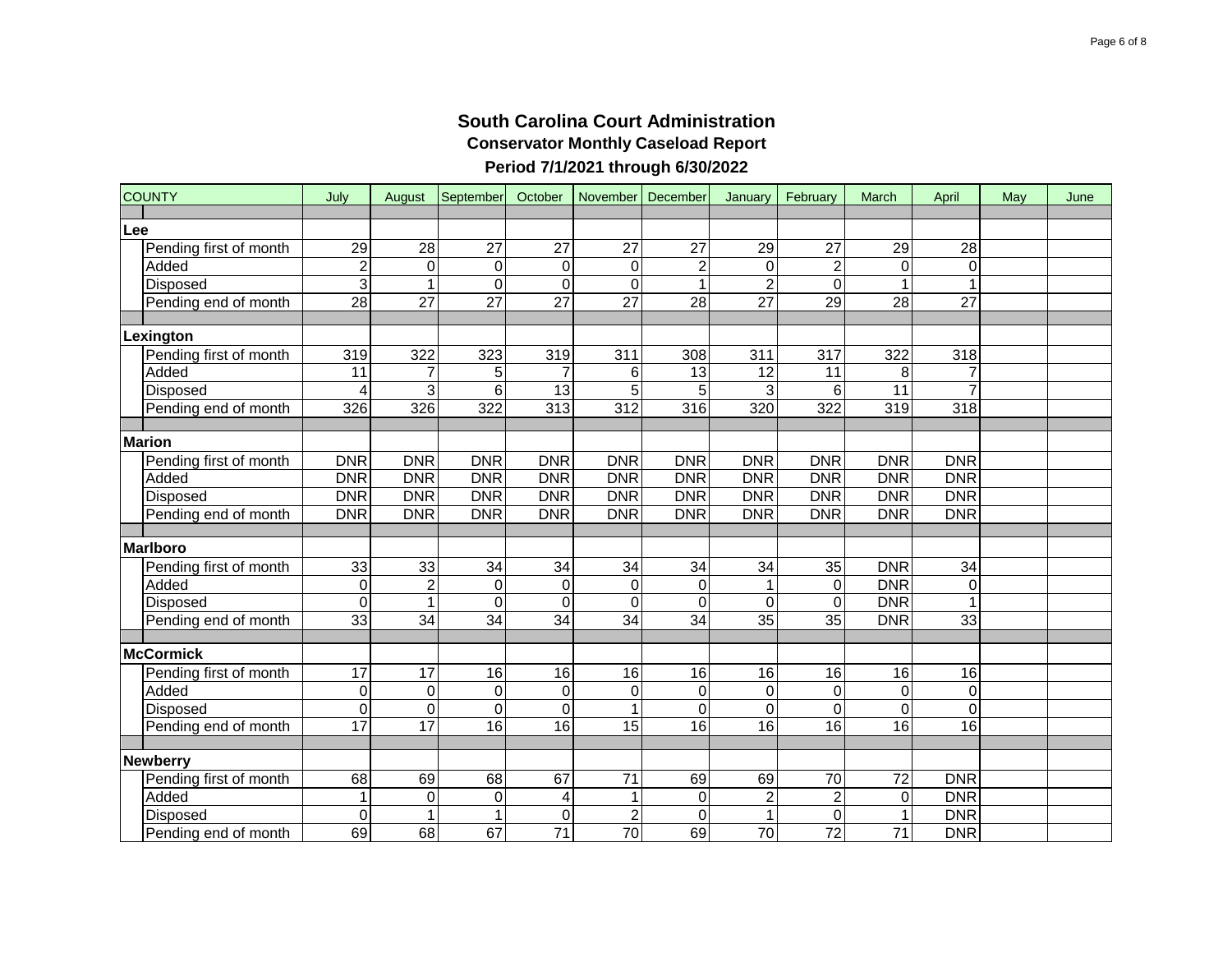| <b>COUNTY</b>          | July             | August          | September       | October         |                         | November   December | January          | February                | March            | April           | May | June |
|------------------------|------------------|-----------------|-----------------|-----------------|-------------------------|---------------------|------------------|-------------------------|------------------|-----------------|-----|------|
| Oconee                 |                  |                 |                 |                 |                         |                     |                  |                         |                  |                 |     |      |
| Pending first of month | 82               | 83              | 83              | 82              | 73                      | 74                  | 79               | 80                      | 78               | 87              |     |      |
| Added                  | $\overline{2}$   | $\Omega$        | $\overline{2}$  | $\Omega$        | $\overline{c}$          | 5                   |                  | $\overline{c}$          | 9                | 0               |     |      |
| Disposed               | $\mathbf{1}$     | $\Omega$        | $\Omega$        | 9               | $\mathbf{1}$            | $\mathbf 0$         | 0                | $\overline{2}$          | $\Omega$         | 1               |     |      |
| Pending end of month   | 83               | $\overline{83}$ | 85              | $\overline{73}$ | $\overline{74}$         | 79                  | 80               | 80                      | 87               | $\overline{86}$ |     |      |
|                        |                  |                 |                 |                 |                         |                     |                  |                         |                  |                 |     |      |
| Orangeburg             |                  |                 |                 |                 |                         |                     |                  |                         |                  |                 |     |      |
| Pending first of month | 115              | 115             | 110             | 112             | 110                     | 110                 | 112              | 112                     | 114              | 189             |     |      |
| Added                  | 3                |                 | 3               |                 | $\mathbf 0$             | $\overline{c}$      | $\overline{2}$   | $\mathbf{1}$            | 0                | 5               |     |      |
| Disposed               | 3                | 5               | $\overline{1}$  | 3               | $\overline{0}$          | $\overline{0}$      | $\overline{2}$   | $\mathbf 0$             | 0                | 1               |     |      |
| Pending end of month   | 115              | 111             | 112             | 110             | 110                     | 112                 | 112              | 113                     | 114              | 193             |     |      |
|                        |                  |                 |                 |                 |                         |                     |                  |                         |                  |                 |     |      |
| <b>Pickens</b>         |                  |                 |                 |                 |                         |                     |                  |                         |                  |                 |     |      |
| Pending first of month | 168              | 175             | 173             | 180             | 182                     | 182                 | 180              | 178                     | 177              | 174             |     |      |
| Added                  | 8                | 4               | 10              | 3               | 1                       | 0                   | $\boldsymbol{2}$ | 3                       | $\overline{c}$   | 6               |     |      |
| Disposed               | $\overline{1}$   | 6               | $\overline{2}$  |                 | 1                       | 1                   | 4                | $\overline{\mathbf{4}}$ | 5                | $\overline{2}$  |     |      |
| Pending end of month   | $\frac{1}{175}$  | $\frac{1}{173}$ | 181             | 182             | 182                     | 181                 | 178              | 177                     | 174              | 178             |     |      |
|                        |                  |                 |                 |                 |                         |                     |                  |                         |                  |                 |     |      |
| <b>Richland</b>        |                  |                 |                 |                 |                         |                     |                  |                         |                  |                 |     |      |
| Pending first of month | 114              | 107             | 106             | 103             | 102                     | 99                  | 672              | 93                      | 90               | <b>DNR</b>      |     |      |
| Added                  | 0                | 1               | 3               | 0               | 0                       | 4                   | $\overline{7}$   | $\mathbf{1}$            | $\overline{c}$   | <b>DNR</b>      |     |      |
| Disposed               | 5                | 4               | 6               | 3               | 3                       | 4                   | 9                | $\overline{\mathbf{4}}$ | $\overline{c}$   | <b>DNR</b>      |     |      |
| Pending end of month   | 109              | 104             | 103             | 100             | 99                      | 99                  | 670              | 90                      | 90               | <b>DNR</b>      |     |      |
|                        |                  |                 |                 |                 |                         |                     |                  |                         |                  |                 |     |      |
| <b>Saluda</b>          |                  |                 |                 |                 |                         |                     |                  |                         |                  |                 |     |      |
| Pending first of month | 41               | $\overline{42}$ | 42              | 40              | $\overline{38}$         | $\overline{39}$     | 39               | 40                      | $\overline{37}$  | <b>DNR</b>      |     |      |
| Added                  | $\mathbf 0$      | $\mathbf 0$     | $\mathbf 0$     | $\mathbf 0$     | $\overline{c}$          | 0                   | 0                | $\mathbf 0$             | 3                | <b>DNR</b>      |     |      |
| <b>Disposed</b>        | $\boldsymbol{0}$ | $\overline{c}$  | $\mathbf{1}$    | $\overline{2}$  | $\mathbf{1}$            | 0                   | 3                | 3                       | $\mathbf 0$      | <b>DNR</b>      |     |      |
| Pending end of month   | $\overline{41}$  | 40              | $\overline{41}$ | $\overline{38}$ | $\overline{39}$         | $\overline{39}$     | $\overline{36}$  | $\overline{37}$         | 40               | <b>DNR</b>      |     |      |
| Spartanburg            |                  |                 |                 |                 |                         |                     |                  |                         |                  |                 |     |      |
| Pending first of month | 353              | 354             | 356             | 352             | 353                     | 365                 | 367              | 365                     | 370              | 373             |     |      |
| Added                  | 5                | 6               | 3               | 4               | 11                      | 4                   | 5                | 6                       | 7                | $\overline{c}$  |     |      |
| Disposed               | $\overline{2}$   | 5               | $\overline{7}$  | 3               | $\overline{\mathbf{c}}$ | $\overline{2}$      | $\overline{5}$   | $\mathbf{1}$            | 4                | $\overline{11}$ |     |      |
| Pending end of month   | 356              | 355             | 352             | 353             | 362                     | 367                 | 367              | $\overline{370}$        | $\overline{373}$ | 364             |     |      |